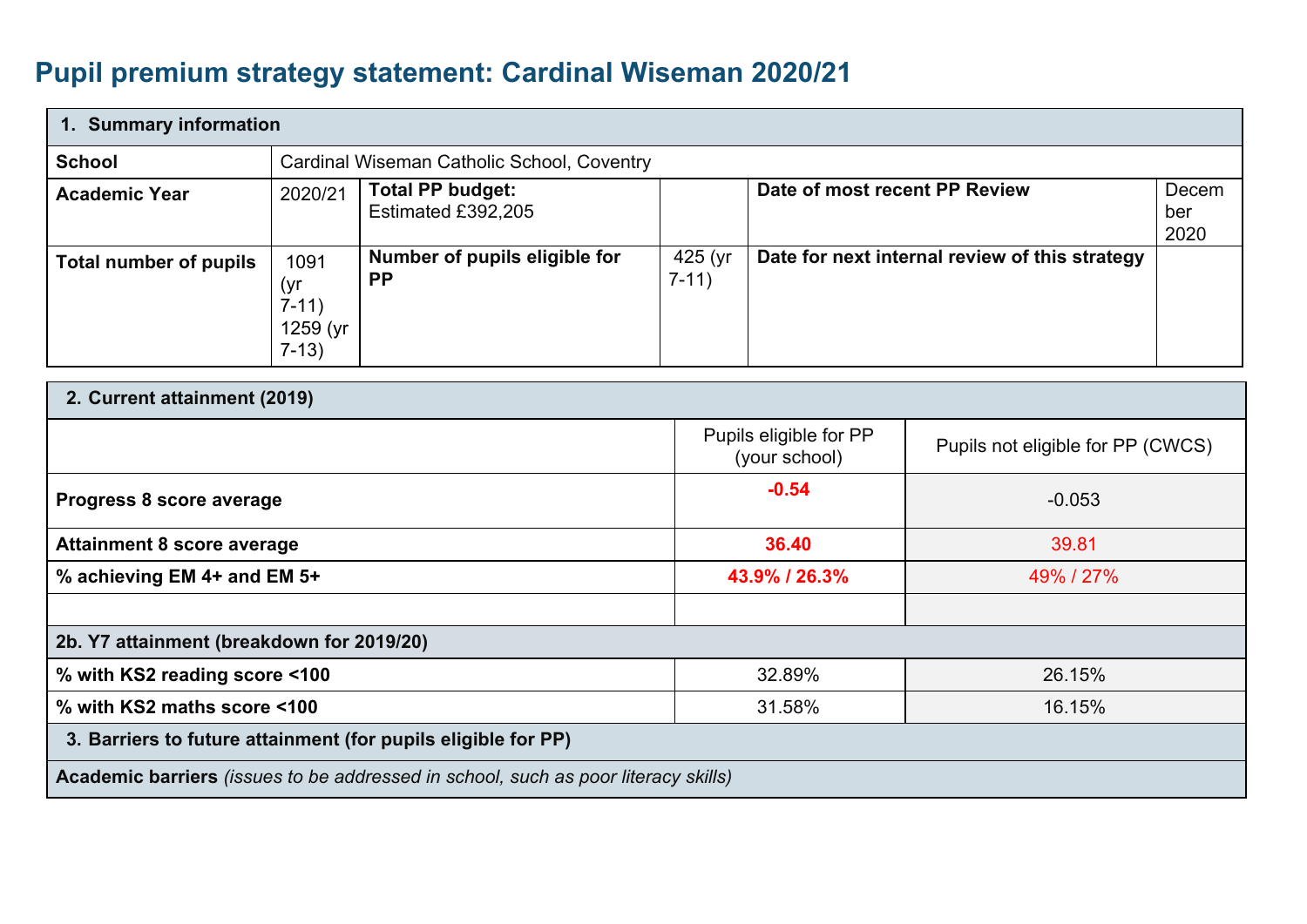| <b>A.</b> | Literacy skills entering Year 7 are lower for pupils eligible for PP than for other pupils which prevents them from making good<br>progress in Year 7.                          |                                                                                                                                                                                                   |  |  |  |  |  |  |
|-----------|---------------------------------------------------------------------------------------------------------------------------------------------------------------------------------|---------------------------------------------------------------------------------------------------------------------------------------------------------------------------------------------------|--|--|--|--|--|--|
| <b>B.</b> | Numeracy skills entering Year 7 are lower for pupils eligible for PP than for other pupils which prevents them from making good<br>progress in Year 7.                          |                                                                                                                                                                                                   |  |  |  |  |  |  |
| C.        | Behaviour issues for groups of students, particularly in KS3, (mostly eligible for PP) is having a detrimental effect on their academic<br>progress and that of their peers.    |                                                                                                                                                                                                   |  |  |  |  |  |  |
|           | Additional barriers (including issues which also require action outside school, such as low attendance rates)                                                                   |                                                                                                                                                                                                   |  |  |  |  |  |  |
| D.        | Attendance rates for pupils eligible for PP are 92% (below the target for all children of 95%). This reduces their school hours and<br>causes them to fall behind on average.   |                                                                                                                                                                                                   |  |  |  |  |  |  |
| Ε.        | Involvement of anti-social behaviour outside of school impacts on their behaviour in school, their homework and the academic<br>progress of PP students and that of their peers |                                                                                                                                                                                                   |  |  |  |  |  |  |
|           | 4. Intended outcomes (specific outcomes and how they will be measured)                                                                                                          | Success criteria                                                                                                                                                                                  |  |  |  |  |  |  |
| A.        | High levels of progress in literacy for Y7 pupils eligible for PP                                                                                                               | 100% of pupils eligible for PP in Year 7<br>meet expected targets in literacy<br>assessed through GL assessment<br>(NGRT), literacy online assessments and<br>termly English written assessments. |  |  |  |  |  |  |
| <b>B.</b> | High levels of progress in numeracy for Y7 pupils eligible for PP                                                                                                               | 100% of pupils eligible for PP in Year 7<br>meet expected targets in numeracy<br>assessed through numeracy catch-up<br>programme and termly Maths<br>assessments.                                 |  |  |  |  |  |  |
| C.        | Improved rates of progress across KS3 for high attaining pupils eligible for PP                                                                                                 | Pupils eligible for PP identified as high<br>attaining from KS2 data make at least<br>equal progress as non PP high attaining<br>pupils assessed via Knowledge<br>Curriculum assessments.         |  |  |  |  |  |  |
| D.        | 100% compliance effective with reduced behaviour points, reduced visits to II and reduced<br><b>FTEs</b>                                                                        | Reduced behaviour points, reduced visits<br>to II and reduced FTEs for pupils eligible<br>for PP                                                                                                  |  |  |  |  |  |  |
| Ε.        | Improve attendance rates for pupils eligible for PP                                                                                                                             | Attendance rates for PP students to be<br>in-line with non PP students and to meet<br>or exceed school target of 95%                                                                              |  |  |  |  |  |  |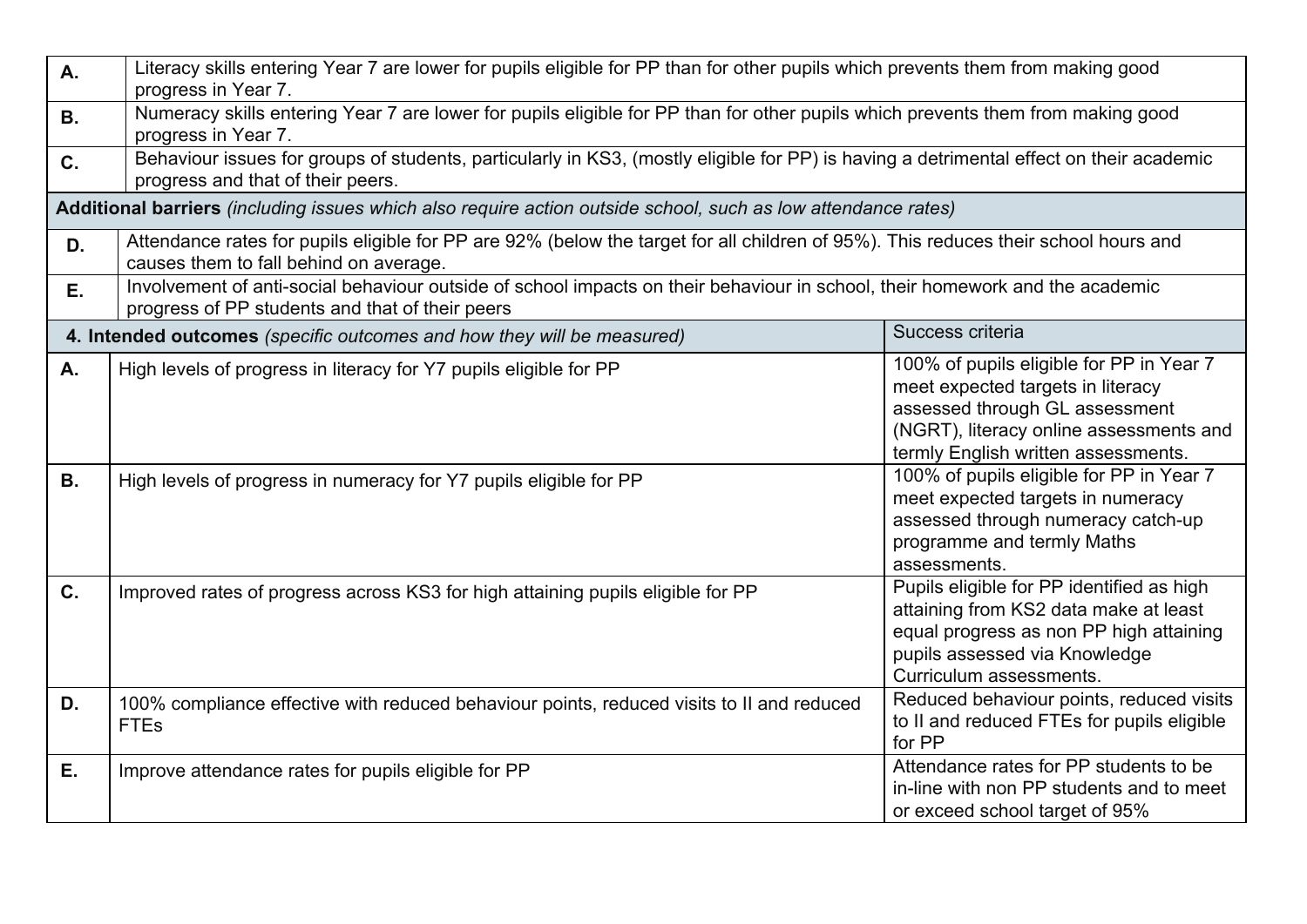| г. | More students access extended day provision offers along with an improvement in pupils<br>attitude to school. | Increased rates of PP pupils accessing<br>extended day curriculum with an<br>improved mentality within school<br>monitored by behaviour, attendance and<br>punctuality data. This provision will start<br>at the earliest January 2021 |
|----|---------------------------------------------------------------------------------------------------------------|----------------------------------------------------------------------------------------------------------------------------------------------------------------------------------------------------------------------------------------|
|----|---------------------------------------------------------------------------------------------------------------|----------------------------------------------------------------------------------------------------------------------------------------------------------------------------------------------------------------------------------------|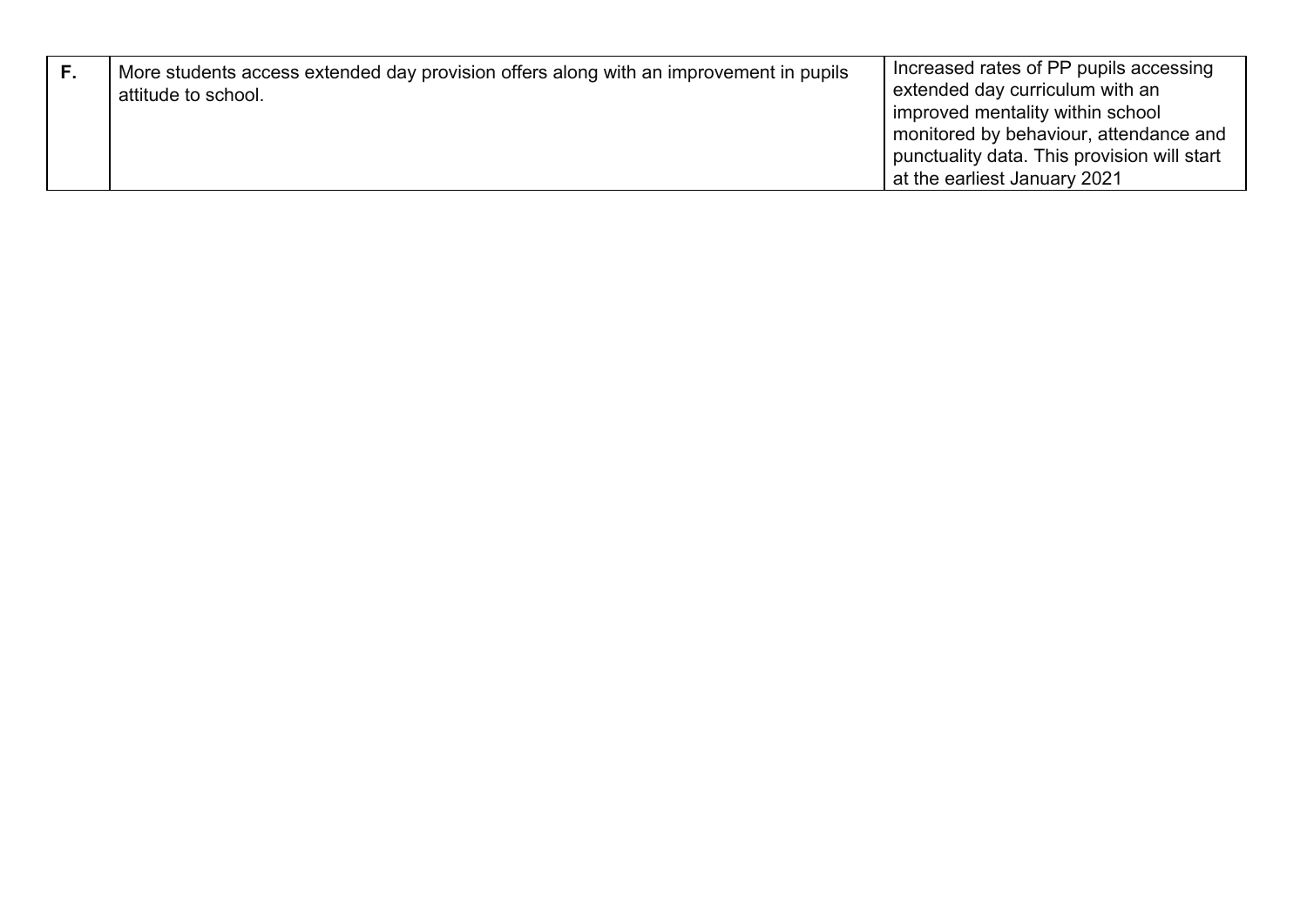| 5. Planned expenditure               |                                                                   |                                                                                                                                          |                                                                                                                                                                                                                                                                                                                                                                                                                                                                                                  |                   |                                                                                                                                     |
|--------------------------------------|-------------------------------------------------------------------|------------------------------------------------------------------------------------------------------------------------------------------|--------------------------------------------------------------------------------------------------------------------------------------------------------------------------------------------------------------------------------------------------------------------------------------------------------------------------------------------------------------------------------------------------------------------------------------------------------------------------------------------------|-------------------|-------------------------------------------------------------------------------------------------------------------------------------|
| Academic year                        | 2020/21                                                           |                                                                                                                                          |                                                                                                                                                                                                                                                                                                                                                                                                                                                                                                  |                   |                                                                                                                                     |
| <b>Estimated Budget</b>              | £392,205                                                          |                                                                                                                                          |                                                                                                                                                                                                                                                                                                                                                                                                                                                                                                  |                   |                                                                                                                                     |
| and support whole school strategies. |                                                                   | The three headings enable you to demonstrate how you are using the Pupil Premium to improve classroom pedagogy, provide targeted support |                                                                                                                                                                                                                                                                                                                                                                                                                                                                                                  |                   |                                                                                                                                     |
| i. Quality of teaching for all       |                                                                   |                                                                                                                                          |                                                                                                                                                                                                                                                                                                                                                                                                                                                                                                  |                   |                                                                                                                                     |
| <b>Action</b>                        | <b>Chosen</b><br>action/approach                                  | What is the evidence and<br>rationale for this choice?                                                                                   | How will you ensure it is<br>implemented well?                                                                                                                                                                                                                                                                                                                                                                                                                                                   | <b>Staff lead</b> | Cost                                                                                                                                |
| Improve Year 7 and 8<br>literacy     | GL assessment, NGRT in<br>place<br>Literacy online<br>assessments | GL assessments give a national<br>benchmark and will give a reading age<br>and report for each student completing<br>it                  | Each year 7 and 8 tutor groups<br>have a book box of the same book<br>to read in tutor time.<br>A literacy programme to be<br>developed to be carried out a tutor<br>time<br>GL assessments to be carried out<br>termly, initially with all year 7<br>students and then those who have<br>had interventions<br>Strategies to support literacy<br>development shared with staff<br>regularly<br>A range of intervention programmes<br>developed and carried out in the<br>school's Trinity centre | <b>SENCo</b>      | HLTA in Trinity, literacy - £18967<br>SENCO TLR - £13,783 - full TLR<br>cost<br>GL assessments - £5601.60<br>Literacy online - £895 |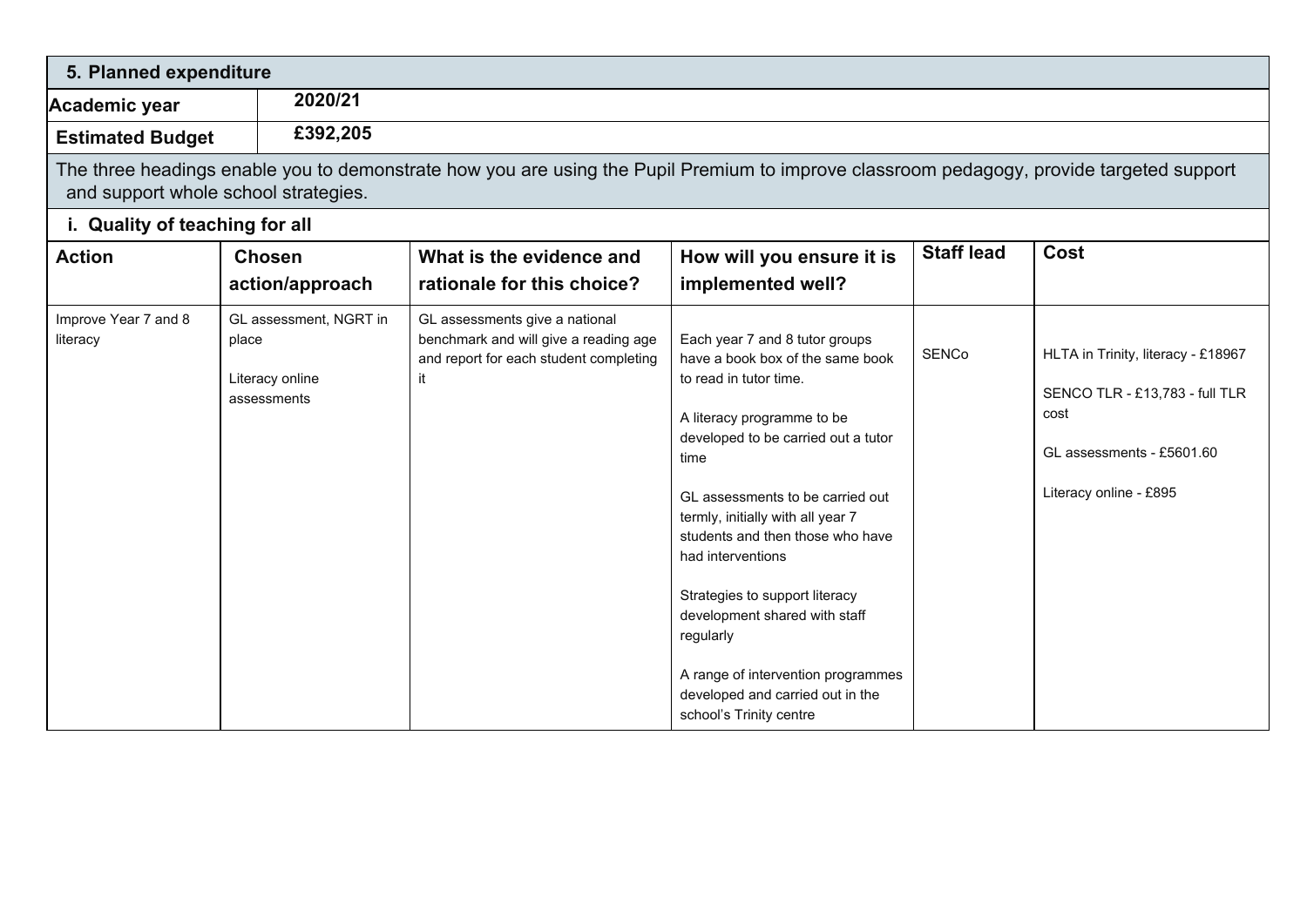| Improved year 7 literacy<br>progress                                                                                   | Staff training on high<br>quality feedback                                                                | Investing PP in longer term change<br>which will help all pupils. Many<br>evidence sources and reviews of<br>research suggests high quality<br>feedback is an effective way to<br>improve attainment and it is suitable as<br>an approach that we can embed<br>across the school | Initial, 3 month and 6 month<br>evaluation of CPD through<br>moderation and assessment grades<br>Lessons from training embedded in<br>school feedback policy and<br>practice. | Assistant<br>Principal -<br>Disadvantaged                             | £5,000 part of salary                |
|------------------------------------------------------------------------------------------------------------------------|-----------------------------------------------------------------------------------------------------------|----------------------------------------------------------------------------------------------------------------------------------------------------------------------------------------------------------------------------------------------------------------------------------|-------------------------------------------------------------------------------------------------------------------------------------------------------------------------------|-----------------------------------------------------------------------|--------------------------------------|
| Ensure progress 8 score<br>in maths is in line or<br>above 2019 validated<br>progress 8 score and in<br>line with NA   | Bespoke 1:1 and small<br>group work to PP students                                                        | Some students will require targeted<br>support to achieve progress. This is a<br>programme which has been<br>independently evaluated and shown to<br>be effective in previous years and in<br>other schools                                                                      | Organise timetable to ensure staff<br>delivering provision have sufficient<br>preparation and delivery time<br>Data tracking of these students to<br>show impact of programme | Lead Teacher of<br>Maths<br>Raising<br>Achievement<br>mentor in Maths | £5000 part of TLR for HoF<br>£24,457 |
| Ensure progress 8 score<br>in English is in line or<br>above 2019 validated<br>progress 8 score and in<br>line with NA | Bespoke 1:1 and small<br>group work to PP students                                                        | Some students will require targeted<br>support to achieve progress. This is a<br>programme which has been<br>independently evaluated and shown to<br>be effective in previous years and in<br>other schools                                                                      | Organise timetable to ensure staff<br>delivering provision have sufficient<br>preparation and delivery time<br>Data tracking of these students to<br>show impact of programme | Lead Teacher of<br>English<br><b>HLTA Literacy</b>                    | £5000 part of TLR for HoF<br>£25,698 |
| Improve outcomes at<br>Y11 for PP students, so<br>they are broadly in line<br>with national averages<br>for A8 and P8  | Identify underperforming<br>Y11 PP students and focus<br>intervention and support on<br>this target group | Both Attainment 8 and Progress 8<br>measures increased for PP students in<br>2019 whilst following a similar strategy                                                                                                                                                            | Data tracking of these students to<br>show impact of programme<br>Ensuring all pupils have access to<br>an appropriate curriculum                                             | Head of KS4                                                           | £10,150 -full TLR cost               |
|                                                                                                                        |                                                                                                           |                                                                                                                                                                                                                                                                                  |                                                                                                                                                                               | <b>Total budgeted cost</b>                                            | £114,551.60                          |
| ii. Targeted support                                                                                                   |                                                                                                           |                                                                                                                                                                                                                                                                                  |                                                                                                                                                                               |                                                                       |                                      |
| <b>Action</b>                                                                                                          | <b>Chosen</b><br>action/approach                                                                          | What is the evidence and<br>rationale for this choice?                                                                                                                                                                                                                           | How will you ensure it is<br>implemented well?                                                                                                                                | <b>Staff lead</b>                                                     | Cost                                 |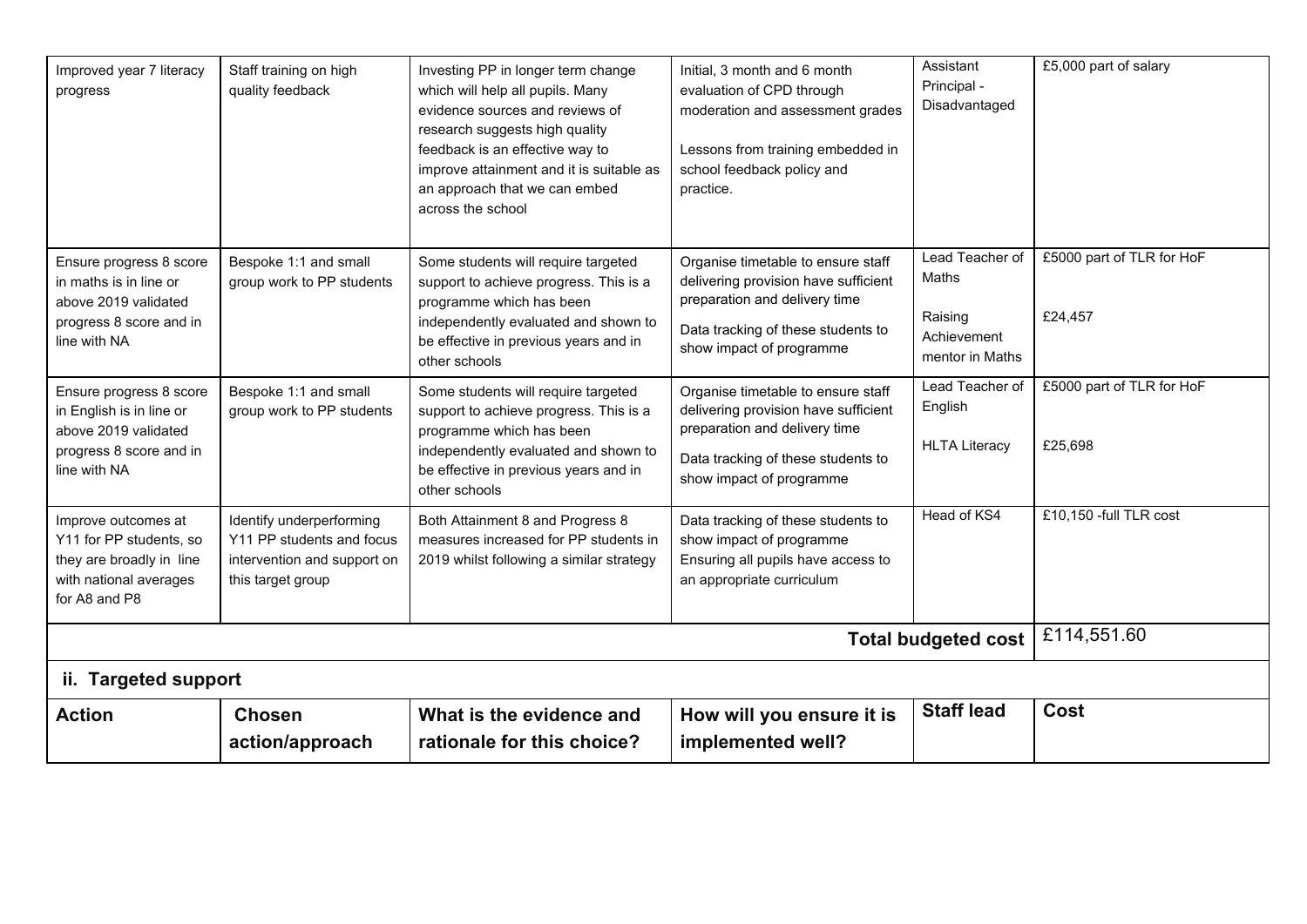| <b>Employment of Family</b><br>Support Worker                                     | Family Support Worker to<br>monitor Pupil Premium<br>students and their<br>reintegration back on<br>school following closure.<br>Relevant interventions put<br>into place, whether<br>internally or externally<br>Monitor and intervene with<br>PP persistent absentees | Intervention programmes and<br>attendance have both been evidenced<br>to lead to improved attainment. Having<br>a dedicated member of staff will<br>provide a key contact for these pupils<br>and also enable positive relationships<br>with parents and carers to be<br>developed. | Data tracking<br>Case studies                                                                                                                                | <b>Family Support</b><br>Worker<br>Attendance<br>Officer             | £34,721<br>£21,944                          |
|-----------------------------------------------------------------------------------|-------------------------------------------------------------------------------------------------------------------------------------------------------------------------------------------------------------------------------------------------------------------------|-------------------------------------------------------------------------------------------------------------------------------------------------------------------------------------------------------------------------------------------------------------------------------------|--------------------------------------------------------------------------------------------------------------------------------------------------------------|----------------------------------------------------------------------|---------------------------------------------|
| Support disadvantaged<br>students with transition<br>into Post 16                 | Sixth Form to support<br>students into Y12 and then<br>continue monitoring and<br>supporting progress                                                                                                                                                                   | Number of PP students staying in sixth<br>form is 25/86 (29%) compared to 12/60<br>(20%) the previous year (2019/20)                                                                                                                                                                | No NEETs for PP students<br>Increase the number of PP students<br>in the Sixth Form<br>Specific support for previously PP<br>students with UCAS applications | TLR holder for<br>behaviour and<br>welfare                           | £6,500 (TLR cost)                           |
| Make students aware of<br>14-19 pathways -<br>vocational pathways eg.<br>MTC, WMG | LAC/AP/WRL coordinator,<br>head of year 9 and carers<br>adviser to make students<br>aware through notices,<br>notice boards and where<br>possible careers adviser at<br>year 9 options evening                                                                          | Students to be made aware of all<br>options available to them during the<br>options process, so informed choices<br>can be made and link into Gatesby<br>clause                                                                                                                     | Stands at options evening, careers<br>appointments, notice boards                                                                                            | LAC/AP/WRL<br>coordinator,<br>careers adviser<br>and head of<br>year | costed below                                |
| Head of Years 7-10 to<br>oversee PP progress<br>within individual year<br>groups  | Head of Years to monitor<br>PP progress and<br>coordinate liaison between<br>home and school to ensure<br>effective intervention. They<br>will also feedback to HoF at<br>raising attainment meetings<br>after data drops                                               | Head of Years in position to oversee<br>link between pastoral and academic<br>success                                                                                                                                                                                               | Data tracking<br>Effective tutor time programme in<br>place                                                                                                  | 4 x Heads of<br>Years                                                | £26,000 (4 x TLR cost for each<br>HoY 7-10) |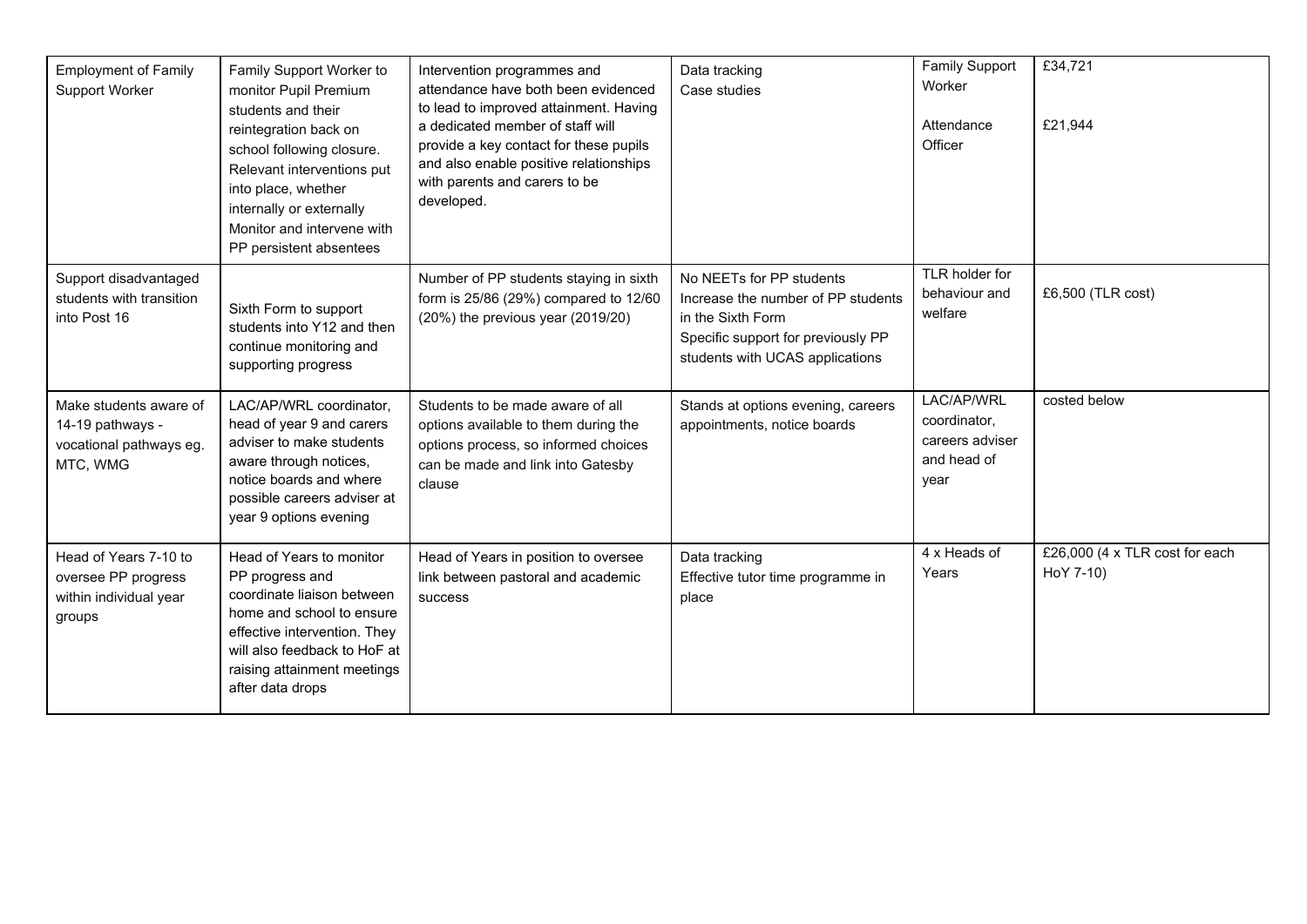| Utilise Alternative<br>Provision and Work<br>Related Learning to<br>ensure most appropriate<br>provision for PP<br>students | Links with Alternative<br>Provision partners (The<br>Edge and Trinity school)<br>Programmes are tailored to<br>individual needs in liaison<br>with parents and carers                                                           | Provision in place in 2019/20 and<br>evidence of a high impact including PP<br>permanent exclusions at a five year<br>low                                                                                                         | Reduce the percentage of PP<br>students who are permanently<br>excluded<br>Ensure the most vulnerable pupils<br>can access correct provision                                                                                                                                                                                                                                   | LAC and<br>alternative<br>provision<br>coordinator | The Edge: £40,000<br>WRL: £50,000<br>Associated transport: £25,000 |
|-----------------------------------------------------------------------------------------------------------------------------|---------------------------------------------------------------------------------------------------------------------------------------------------------------------------------------------------------------------------------|-----------------------------------------------------------------------------------------------------------------------------------------------------------------------------------------------------------------------------------|--------------------------------------------------------------------------------------------------------------------------------------------------------------------------------------------------------------------------------------------------------------------------------------------------------------------------------------------------------------------------------|----------------------------------------------------|--------------------------------------------------------------------|
| Improve behaviour and<br>attitude of PP students                                                                            | HLTA Behaviour (ex-police<br>officer) employed to<br>monitor behaviour,<br>intervene and educate<br>regarding 100%<br>compliance<br>Time spent with identified<br>pupils to understand root<br>causes and work on<br>resolution | Evidence shows behaviour and<br>attainment in childhood has life-long<br>consequences<br>Compliance with behaviour<br>expectations is needed to ensure a<br>positive, learning environment to<br>enable students to make progress | HLTA Behaviour will collaborate<br>with behaviour team and local<br>community links and will be<br>involved in next steps for students<br>unable to comply.<br>Utilisation of local community<br>knowledge of HLTA Behaviour to<br>identify issues early and resolve<br>efficiently<br>High profile students receive<br>targeted support which leads to<br>modified behaviours | Lead HLTA<br><b>Behaviour</b>                      | £36,287                                                            |
|                                                                                                                             |                                                                                                                                                                                                                                 |                                                                                                                                                                                                                                   |                                                                                                                                                                                                                                                                                                                                                                                | <b>Total budgeted cost</b>                         | £240,452                                                           |
| iii. Other approaches                                                                                                       |                                                                                                                                                                                                                                 |                                                                                                                                                                                                                                   |                                                                                                                                                                                                                                                                                                                                                                                |                                                    |                                                                    |
| <b>Action</b>                                                                                                               | <b>Chosen</b><br>action/approach                                                                                                                                                                                                | What is the evidence and<br>rationale for this choice?                                                                                                                                                                            | How will you ensure it is<br>implemented well?                                                                                                                                                                                                                                                                                                                                 | <b>Staff lead</b>                                  | <b>Cost</b>                                                        |
| Employment of LAC and<br>WRL coordinator                                                                                    | LAC coordinator,<br>attendance team, head etc<br>will collaborate to ensure<br>provision and standard<br>school processes work<br>smoothly together.                                                                            | NfER briefing for school leaders<br>identifies addressing attendance as a<br>key step                                                                                                                                             | Attendance of LAC students and<br>those on WRL to increase<br>Reduction in fixed term exclusions                                                                                                                                                                                                                                                                               | LAC coordinator                                    | £41,986                                                            |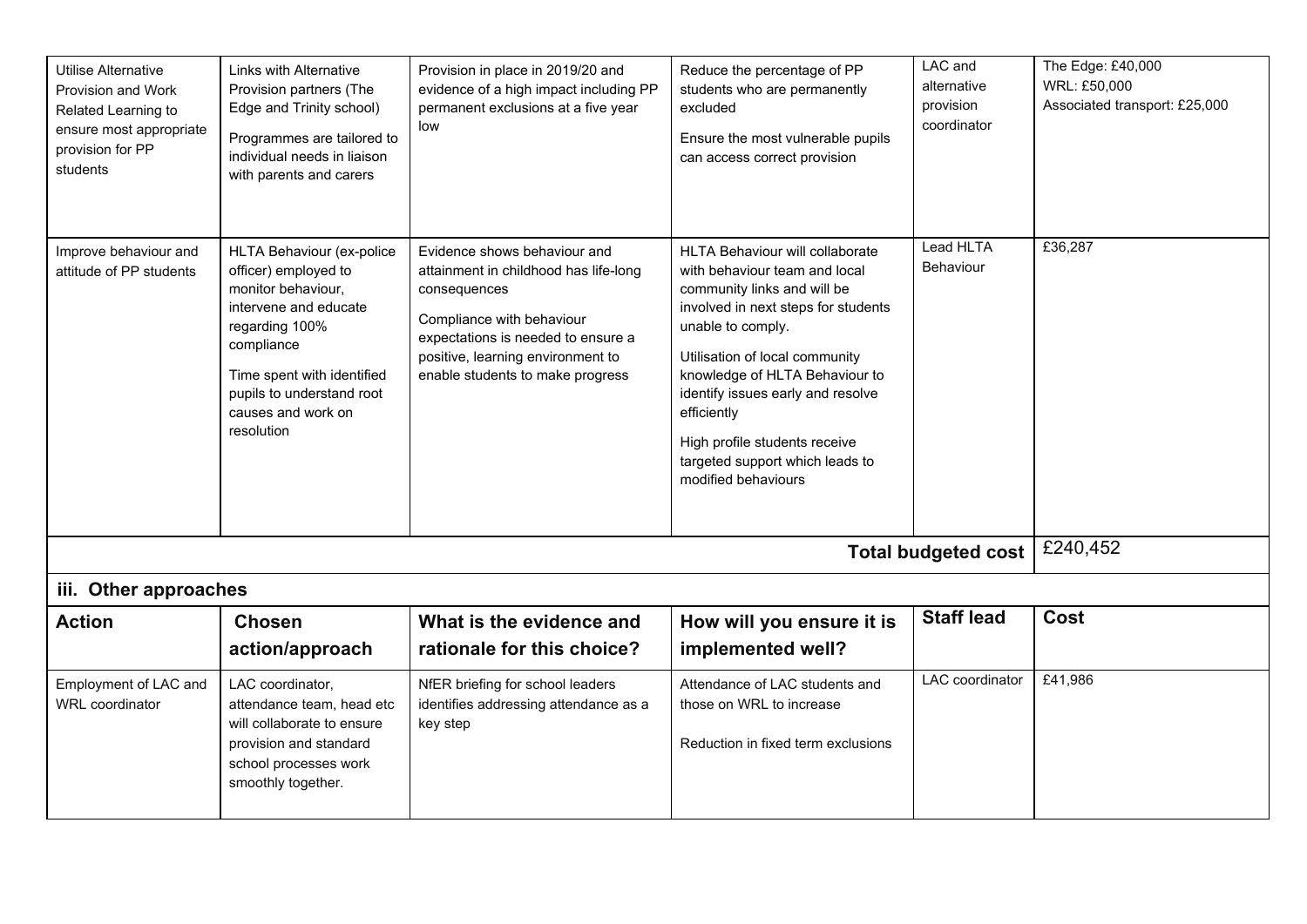| <b>Extended Provision -</b>                                                    | Same day calls for target<br>students to ensure<br>students attend on a<br>regular basis<br>Explore barriers to<br>attendance and liaise with<br>parents/carers of relevant<br>students<br>After school provisions in | Provides opportunity for students to                                                                                                                                               | Attendance at this provision                                                                                  | Italian/Latin                                             | £605 - additional hours pay for a                                                                                                                                |
|--------------------------------------------------------------------------------|-----------------------------------------------------------------------------------------------------------------------------------------------------------------------------------------------------------------------|------------------------------------------------------------------------------------------------------------------------------------------------------------------------------------|---------------------------------------------------------------------------------------------------------------|-----------------------------------------------------------|------------------------------------------------------------------------------------------------------------------------------------------------------------------|
| from January 2021 at<br>the earliest                                           | place for additional learning<br>- languages (inc Latin),<br>Dance                                                                                                                                                    | access additional learning<br>opportunities whilst providing a safe<br>environment at the end of the school<br>day                                                                 | Appropriate students to access<br>GCSE qualification from this<br>provision                                   | teacher<br>Dance teacher<br>Duke of<br>Edinburgh<br>award | member of staff<br>£655 additional hours pay for a<br>member of staff<br>£1000 - to cover the cost of PP<br>students completing either bronze,<br>silver or gold |
| Provision of after school<br>revision sessions for Y11<br>and weekend sessions | Departments to identify<br>those PP students in Y11<br>at risk of not making<br>sufficient progress.<br>These students will be<br>encouraged to attend after<br>school revision sessions.                             | Provides opportunity for students to<br>access additional learning in areas<br>where they may be struggling whilst<br>providing a safe environment at the<br>end of the school day | Attendance registers taken at all<br>sessions<br>Department Heads to ensure<br>provision is of a high quality | Department<br>Heads                                       | 20 weeks: £18,936<br>to cover staff hourly wage at M6                                                                                                            |
|                                                                                |                                                                                                                                                                                                                       |                                                                                                                                                                                    |                                                                                                               | <b>Total budgeted cost</b>                                | £63,182                                                                                                                                                          |
|                                                                                |                                                                                                                                                                                                                       |                                                                                                                                                                                    | <b>Overall PP spending budgeted</b>                                                                           |                                                           | £418,185.60                                                                                                                                                      |

| 6. Review of expenditure      |                                                             |
|-------------------------------|-------------------------------------------------------------|
| <b>Previous Academic Year</b> | 2019/20                                                     |
| <b>Total funding</b>          | £392,205                                                    |
| <b>Total budgeted spend</b>   | £362,256.20 (remaining c£30k to be carried over to 2020/21) |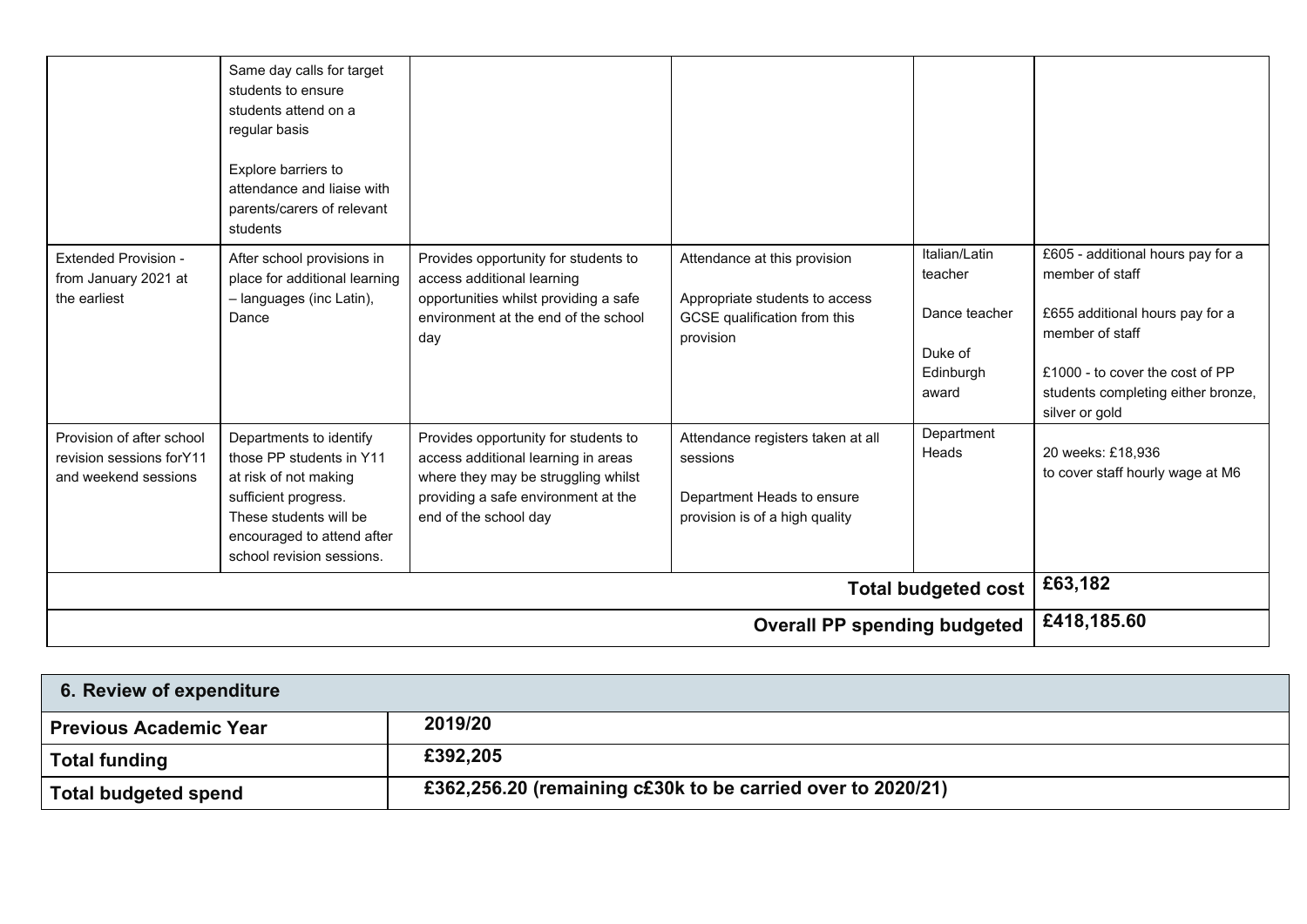| i. Quality of teaching for all                                                                                                                                    |                                         |                                                                                                                                   |                                                                                                                      |                                                                                                                                                            |                                                                                                                                                            |                                                                                                                                                                                          |                                                                                                                                                                                                                                                                                                                                                                                                                                                                                                                                                                                                                                              |             |
|-------------------------------------------------------------------------------------------------------------------------------------------------------------------|-----------------------------------------|-----------------------------------------------------------------------------------------------------------------------------------|----------------------------------------------------------------------------------------------------------------------|------------------------------------------------------------------------------------------------------------------------------------------------------------|------------------------------------------------------------------------------------------------------------------------------------------------------------|------------------------------------------------------------------------------------------------------------------------------------------------------------------------------------------|----------------------------------------------------------------------------------------------------------------------------------------------------------------------------------------------------------------------------------------------------------------------------------------------------------------------------------------------------------------------------------------------------------------------------------------------------------------------------------------------------------------------------------------------------------------------------------------------------------------------------------------------|-------------|
| <b>Action</b>                                                                                                                                                     | Intended<br>outcome                     | <b>Estimated impact:</b> Did you meet the<br>success criteria? (Include impact on<br>pupils not eligible for PP, if appropriate). |                                                                                                                      |                                                                                                                                                            |                                                                                                                                                            |                                                                                                                                                                                          | <b>Lessons learned</b><br>(and whether you will continue with this<br>approach)                                                                                                                                                                                                                                                                                                                                                                                                                                                                                                                                                              | <b>Cost</b> |
| Accelerated reader<br>programme in place<br>and also the use of<br>literacy online to<br>support targeted<br>intervention to improve<br>literacy for year 7 and 8 | Improved Y7 and Y8<br>literacy progress | Year 7 (Apr 2020)<br>Whole<br>cohort<br>PP<br>Non PP<br>Year 7 (Jan 2020)<br>Whole<br>cohort<br>PP<br>Non PP<br>Year 8 (Apr 2020) | Total<br>number<br>of<br>student<br>s<br>130<br>46<br>84<br>Total<br>number<br>of<br>student<br>s<br>130<br>46<br>84 | Student<br>s who<br>increas<br>ed<br>reading<br>age $(+)$<br>83<br>28<br>55<br>Student<br>s who<br>increas<br>ed<br>reading<br>age $(+)$<br>83<br>28<br>55 | Student<br>s who<br>decrea<br>sed<br>reading<br>age $(-)$<br>43<br>17<br>26<br>Student<br>s who<br>decrea<br>sed<br>reading<br>age $(-)$<br>43<br>17<br>26 | Student<br>s who<br>remain<br>ed the<br>same<br>(0)<br>4<br>1<br>$\ensuremath{\mathsf{3}}$<br>Student<br>s who<br>remain<br>ed the<br>same<br>(0)<br>4<br>1<br>$\ensuremath{\mathsf{3}}$ | Accelerated reader will not be used in 2020/21. All year<br>7 students will have a baseline assessment on GL<br>assessment in the second half of Autumn term and the<br>information generated from this will target future<br>interventions in the schools Trinity centre.<br>Students identified in the new cohort of year 7s having<br>literacy difficulties will carry out a GL assessment at the<br>start of term, so intervention can start promptly, this will<br>be repeated on a 6 week cycle, until gaps are closed or<br>further assessment required. This process will also be<br>used for year 8, based on previous information. | £33,116     |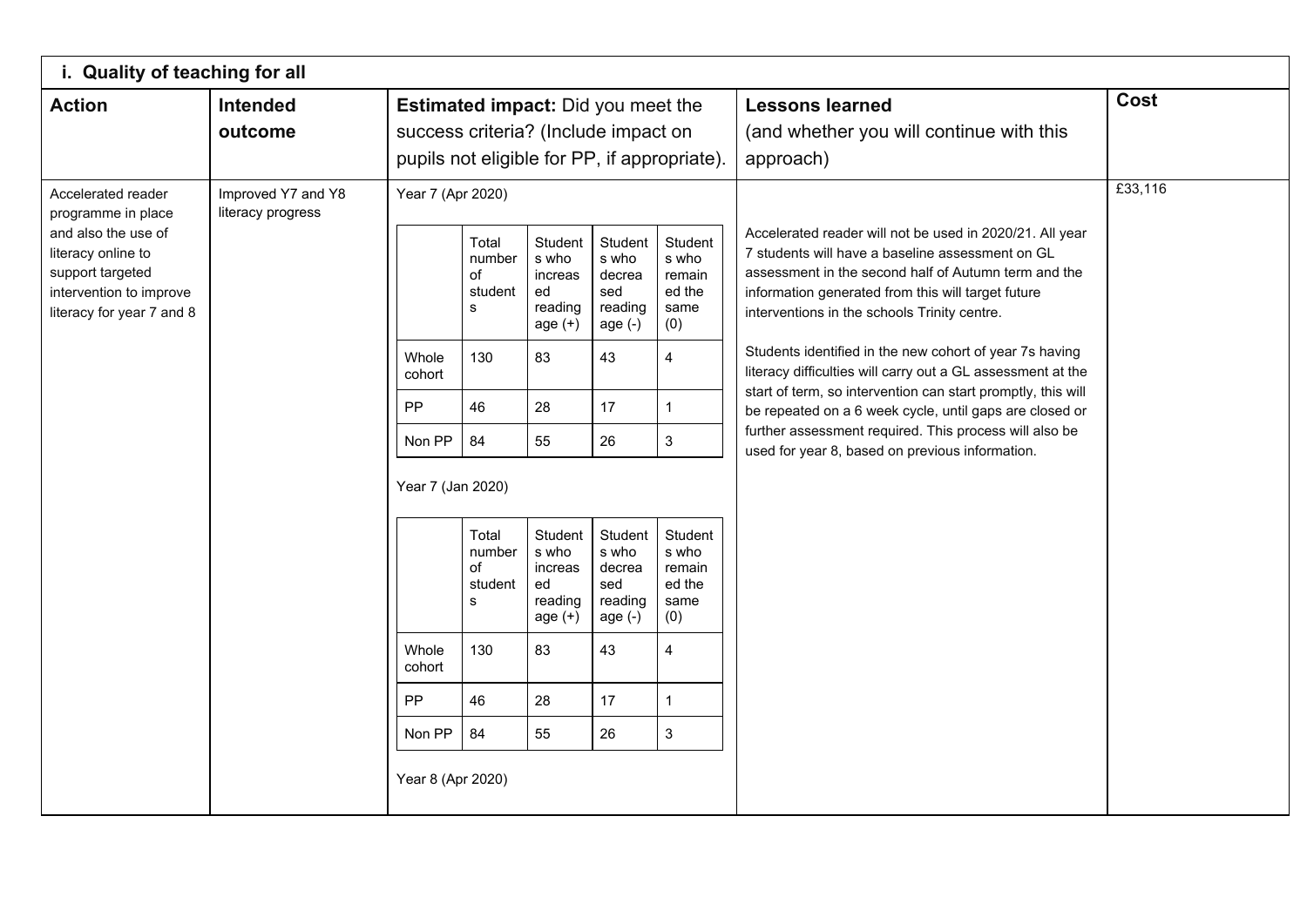|                                                         |                                                                                |                                                                                            | Total<br>number<br>of<br>student<br>s         | Student<br>s who<br>increas<br>ed<br>reading<br>age $(+)$ | Student<br>s who<br>decrea<br>sed<br>reading<br>age $(-)$ | Student<br>s who<br>remain<br>ed the<br>same<br>(0)   |                                                                                                                                                                                                   |                |
|---------------------------------------------------------|--------------------------------------------------------------------------------|--------------------------------------------------------------------------------------------|-----------------------------------------------|-----------------------------------------------------------|-----------------------------------------------------------|-------------------------------------------------------|---------------------------------------------------------------------------------------------------------------------------------------------------------------------------------------------------|----------------|
|                                                         |                                                                                | Whole<br>cohort                                                                            | 130                                           | 90                                                        | 33                                                        | $\overline{7}$                                        |                                                                                                                                                                                                   |                |
|                                                         |                                                                                | PP                                                                                         | 55                                            | 39                                                        | 12                                                        | $\overline{\mathbf{4}}$                               |                                                                                                                                                                                                   |                |
|                                                         |                                                                                | Non PP                                                                                     | 75                                            | 51                                                        | 21                                                        | $\mathbf{3}$                                          |                                                                                                                                                                                                   |                |
|                                                         |                                                                                | Year 8 (Jan 2020)                                                                          |                                               |                                                           |                                                           |                                                       |                                                                                                                                                                                                   |                |
|                                                         |                                                                                |                                                                                            | Total<br>number<br>of<br>student<br>${\bf s}$ | Student<br>s who<br>increas<br>ed<br>reading<br>age $(+)$ | Student<br>s who<br>decrea<br>sed<br>reading<br>age (-)   | Student<br>s who<br>remain<br>ed the<br>same<br>$(0)$ |                                                                                                                                                                                                   |                |
|                                                         |                                                                                | Whole<br>cohort                                                                            | 130                                           | 90                                                        | 33                                                        | $\overline{7}$                                        |                                                                                                                                                                                                   |                |
|                                                         |                                                                                | PP                                                                                         | 55                                            | 39                                                        | 12                                                        | $\overline{\mathbf{4}}$                               |                                                                                                                                                                                                   |                |
|                                                         |                                                                                | Non PP                                                                                     | 75                                            | 51                                                        | 21                                                        | $\mathfrak{3}$                                        |                                                                                                                                                                                                   |                |
|                                                         |                                                                                |                                                                                            |                                               |                                                           |                                                           |                                                       |                                                                                                                                                                                                   |                |
| Bespoke 1:1 and small<br>group work with PP<br>students | Ensure all PP students<br>achieve a positive<br>progress 8 score in<br>English | Gap between PP and non-PP for year 11 and 10 is<br>within 10% for the majority of deciles. |                                               |                                                           |                                                           |                                                       | During this academic year, whilst bubbles are in place, a<br>literacy specialist HLTA will work specifically with year 11<br>and deliver targeted intervention, under the guidance of<br>the HoF. | Included above |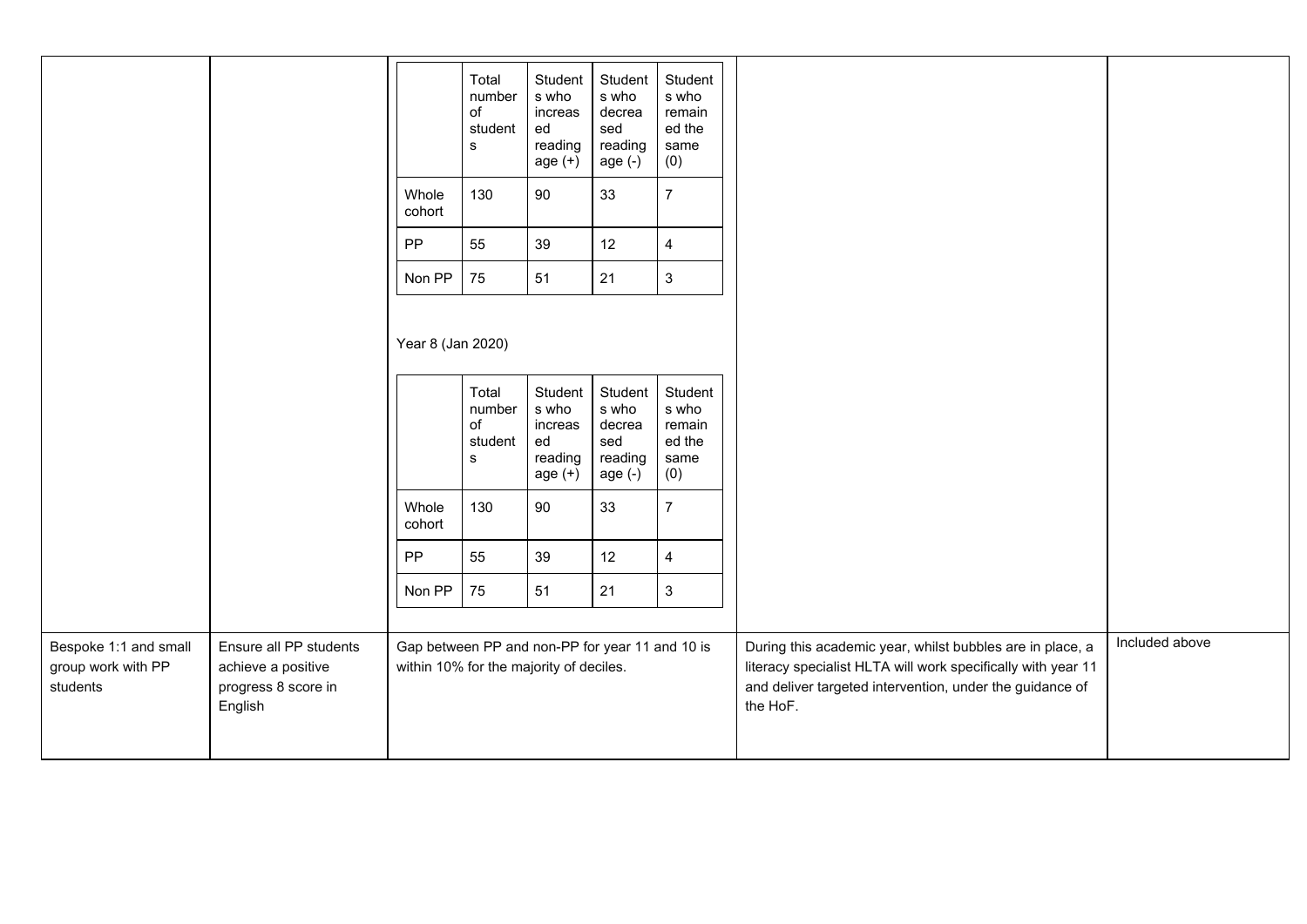| Bespoke 1:1 and small<br>group work with PP<br>students                                                        | Ensure all PP students<br>achieve a positive<br>progress 8 score in<br>maths   | Gap between PP and non-PP for year 11 is within<br>10% for the majority of deciles, however with the<br>data in place before school closures only 40% for<br>year 11                                                                                                                   | During this academic year, whilst bubbles are in place,<br>raising achievement mentor in maths, will work<br>specifically with year 11 and deliver targeted<br>intervention, under the guidance of the HoF.                                                                                                                                                           | £33,448            |
|----------------------------------------------------------------------------------------------------------------|--------------------------------------------------------------------------------|----------------------------------------------------------------------------------------------------------------------------------------------------------------------------------------------------------------------------------------------------------------------------------------|-----------------------------------------------------------------------------------------------------------------------------------------------------------------------------------------------------------------------------------------------------------------------------------------------------------------------------------------------------------------------|--------------------|
| Bespoke 1:1 and small<br>group work with PP<br>students                                                        | Ensure all PP students<br>achieve a positive<br>progress 8 score in<br>science | Gap between PP and non-PP for year 11 and 10 is<br>within 10% for the majority of deciles.                                                                                                                                                                                             | This will not continue this year, as students will be<br>involved in intervention through PET XI                                                                                                                                                                                                                                                                      | £10,000            |
| Identify<br>underperforming yr 11<br>PP students and focus<br>intervention and support<br>on this target group | Improve outcomes at<br>year 11 for PP students                                 | Vast majority of PP students attended revision<br>sessions that were in place after school, meetings<br>were held with the school SENCo to identify students<br>who needed literacy and numeracy intervention. A<br>targeted tutor group was set and ran by the school<br><b>SENCo</b> | This will continue this year and students will be identified<br>to take part in PET XI and other interventions that<br>happen throughout the year, so gaps are closed.                                                                                                                                                                                                | £21,120 (2 x TLRs) |
| ii. Targeted support                                                                                           |                                                                                |                                                                                                                                                                                                                                                                                        |                                                                                                                                                                                                                                                                                                                                                                       |                    |
|                                                                                                                |                                                                                |                                                                                                                                                                                                                                                                                        |                                                                                                                                                                                                                                                                                                                                                                       |                    |
| <b>Action</b>                                                                                                  | <b>Intended</b><br>outcome                                                     | <b>Estimated impact:</b> Did you meet the<br>success criteria? (Include impact on<br>pupils not eligible for PP, if appropriate).                                                                                                                                                      | <b>Lessons learned</b><br>(and whether you will continue with this<br>approach)                                                                                                                                                                                                                                                                                       | Cost               |
| Employment of family<br>support worker                                                                         | Family support worker to<br>monitor PP                                         | Family support worker, completed regular home<br>visits if necessary to students they supported, liaise<br>with families and relevant professionals working with<br>the student. Requested resources eg revision guides,<br>specific interventions when needed.                        | The family support worker is firmly embedded into the<br>safeguarding team. It has continued to strengthen the<br>multi-agency aspect of PP support and will continue next<br>year, especially in the light of recent school closures and<br>an expected increase in families requiring support and<br>gaining support from a range of agencies and<br>professionals. | £13,788            |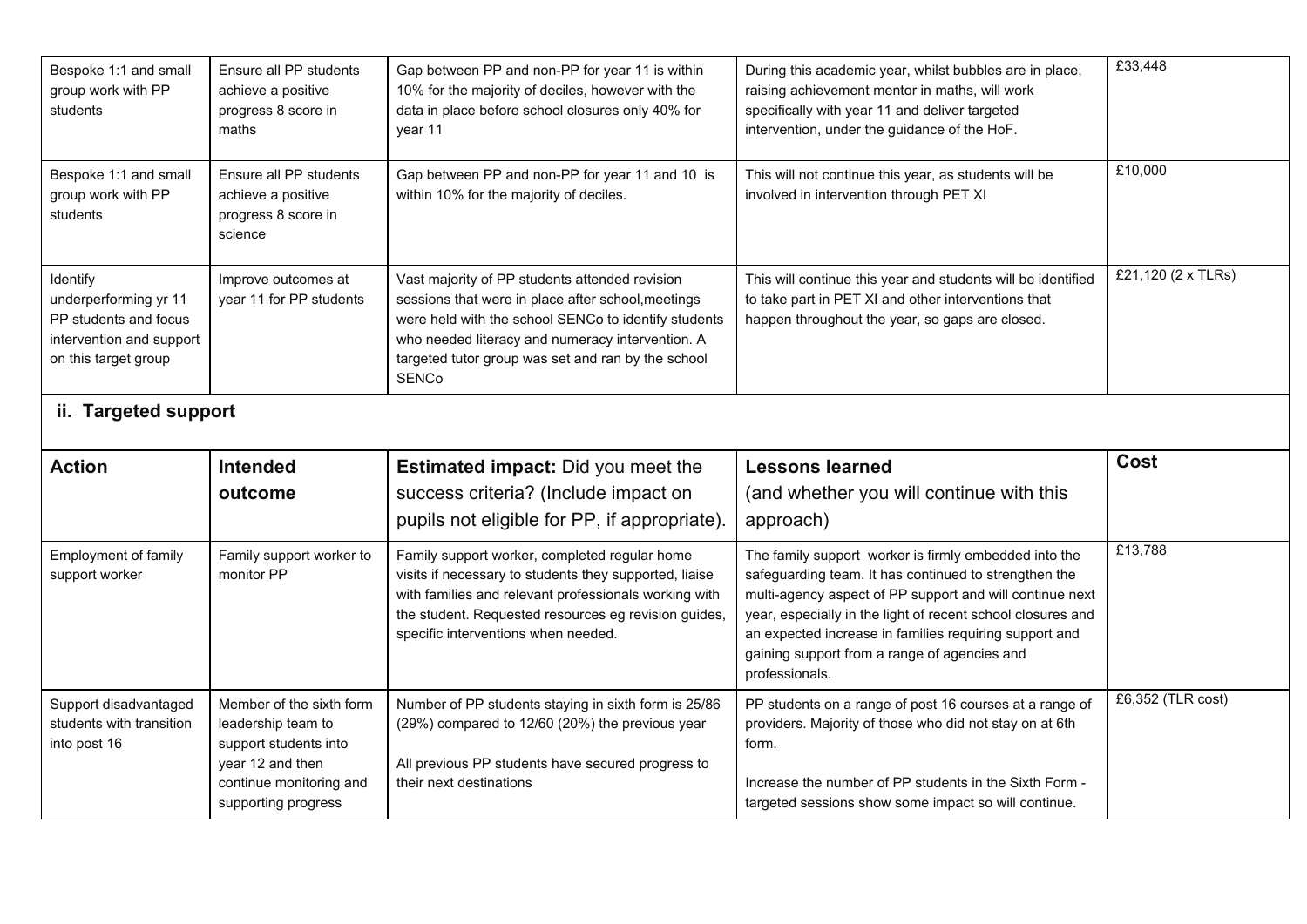|                                                                                                                             |                                                                                                                                                                                                                   |                                                                                                                                                                                                                                                                                                                                                                                                                                                                                                                                                                                                                                                   | Additional analysis of destination data needs to take<br>place to identify any further implications.<br>Specific support for previously PP students with UCAS<br>applications                                                                                                           |                                                                                            |
|-----------------------------------------------------------------------------------------------------------------------------|-------------------------------------------------------------------------------------------------------------------------------------------------------------------------------------------------------------------|---------------------------------------------------------------------------------------------------------------------------------------------------------------------------------------------------------------------------------------------------------------------------------------------------------------------------------------------------------------------------------------------------------------------------------------------------------------------------------------------------------------------------------------------------------------------------------------------------------------------------------------------------|-----------------------------------------------------------------------------------------------------------------------------------------------------------------------------------------------------------------------------------------------------------------------------------------|--------------------------------------------------------------------------------------------|
| Heads of year 7-10 to<br>oversee PP progress<br>within individual year<br>groups                                            | Heads of year to monitor<br>PP progress and<br>coordinate liaison<br>between home and<br>school to ensure effective<br>intervention                                                                               | Tutor time programme remodelled and effective<br>programme now in place.<br>Heads of Year meet with SENCo to discuss<br>interventions at least half termly                                                                                                                                                                                                                                                                                                                                                                                                                                                                                        | Tutor time revamped further to incorporate additional<br>RSE programme.<br>Heads of Year to continue to liaise with SENCo in<br>relation to interventions as it is clear they are in the best<br>position to triangulate information gained from home,<br>faculties and behaviour team. | £24,408 (4 x TLR)                                                                          |
| Utilise alternative<br>provision and work<br>related learning to<br>ensure most<br>appropriate provision<br>for PP students | Link with alternative<br>provision providers (The<br>Edge and U-neek)<br>Programmes are tailored<br>to individual needs in<br>liaison with parents and<br>carers.                                                 | Provision in place in 2019/20 and evidence if high<br>impact including behaviour of students and FTE<br>The provision also continued during school closures<br>via online materials and students either made sure<br>they had no gaps going into this year or got awarded<br>their qualification                                                                                                                                                                                                                                                                                                                                                  | Selected students will attend WRL/AP during this year,<br>this will be regularly monitored by the WRL coordinator.                                                                                                                                                                      | The Edge: £12,094.20<br>U-neek: £9,930<br>WRL: £54,436<br>Associated transport:<br>£28,620 |
| Improve behaviour and<br>attitude of PP students                                                                            | <b>HLTA behaviour</b><br>employed to monitor<br>behaviour, intervene and<br>educate regarding 100%<br>compliance<br>Time spent with identified<br>pupils to understand root<br>causes and work on a<br>resolution | 100% compliance has led to a significant increase in<br>the number of behaviour incidents being logged (this<br>does not necessarily equate to an increased number<br>of incidents). A high proportion of behaviour incidents<br>were related to PP students demonstrating the need<br>to continue this action and analyse impact over time.<br><b>Behaviour points</b><br>Spring term 2019/20 - PP behaviour points = 2,253<br>(56.4% % of all behaviour points)<br>Autumn term 2019/20 - PP behaviour points = 5,711<br>(59.5% of all behaviour points)<br>Summer term 2018/19 - PP behaviour points = 3,673<br>(59.0% of all behaviour points) | 100% compliance to continue as this has shown to have<br>had a positive impact at whole school level.<br>Additional work needs to be considered to analyse<br>repeated incidents and roots causes to identify actions<br>needed in order to address persistent behaviour issues.        | £48,770                                                                                    |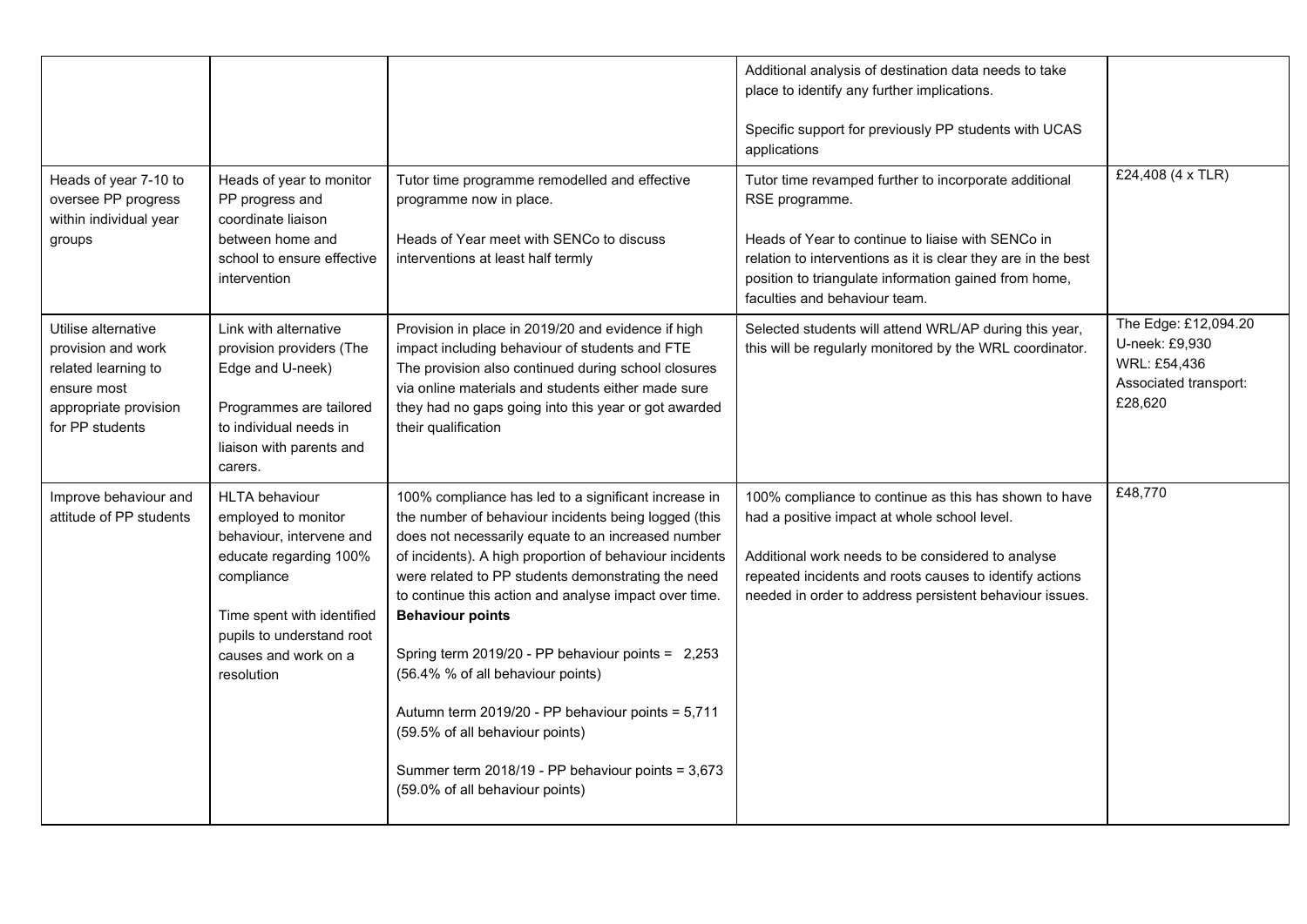|                       |          | (63.4% of all behaviour points)                                                             | Spring term 2018/19 - PP behaviour points = 5,214 |        |                                                       |      |
|-----------------------|----------|---------------------------------------------------------------------------------------------|---------------------------------------------------|--------|-------------------------------------------------------|------|
|                       |          | Note: 2018/19 data only includes students still on roll<br>2019/20 (i.e. no prior Y11 data) |                                                   |        |                                                       |      |
|                       |          | Visits to II                                                                                |                                                   |        |                                                       |      |
|                       |          | Spring term 2019/20 - PP = 585 (59.8% of all<br>referrals)                                  |                                                   |        |                                                       |      |
|                       |          | Autumn term 2019/20 - PP = 1,131 (59.3% of all<br>referrals)                                |                                                   |        |                                                       |      |
|                       |          | <b>FTEs</b>                                                                                 |                                                   |        |                                                       |      |
|                       |          | Total days lost                                                                             |                                                   |        |                                                       |      |
|                       |          |                                                                                             | PP                                                | Non PP |                                                       |      |
|                       |          | Spring<br>2019/20                                                                           | 82.5                                              | 38     |                                                       |      |
|                       |          | Autumn<br>2019/20                                                                           | 51                                                | 29.5   |                                                       |      |
|                       |          | Summer<br>2018/19                                                                           | 21                                                | 20     |                                                       |      |
|                       |          | Spring<br>2018/19                                                                           | 19.5                                              | 44.5   |                                                       |      |
|                       |          |                                                                                             |                                                   |        |                                                       |      |
| iii. Other approaches |          |                                                                                             |                                                   |        |                                                       |      |
| <b>Action</b>         | Intended | Estimated impact: Did you meet the                                                          |                                                   |        | <b>Lessons learned</b>                                | Cost |
|                       | outcome  | success criteria? (Include impact on<br>pupils not eligible for PP, if appropriate).        |                                                   |        | (and whether you will continue with this<br>approach) |      |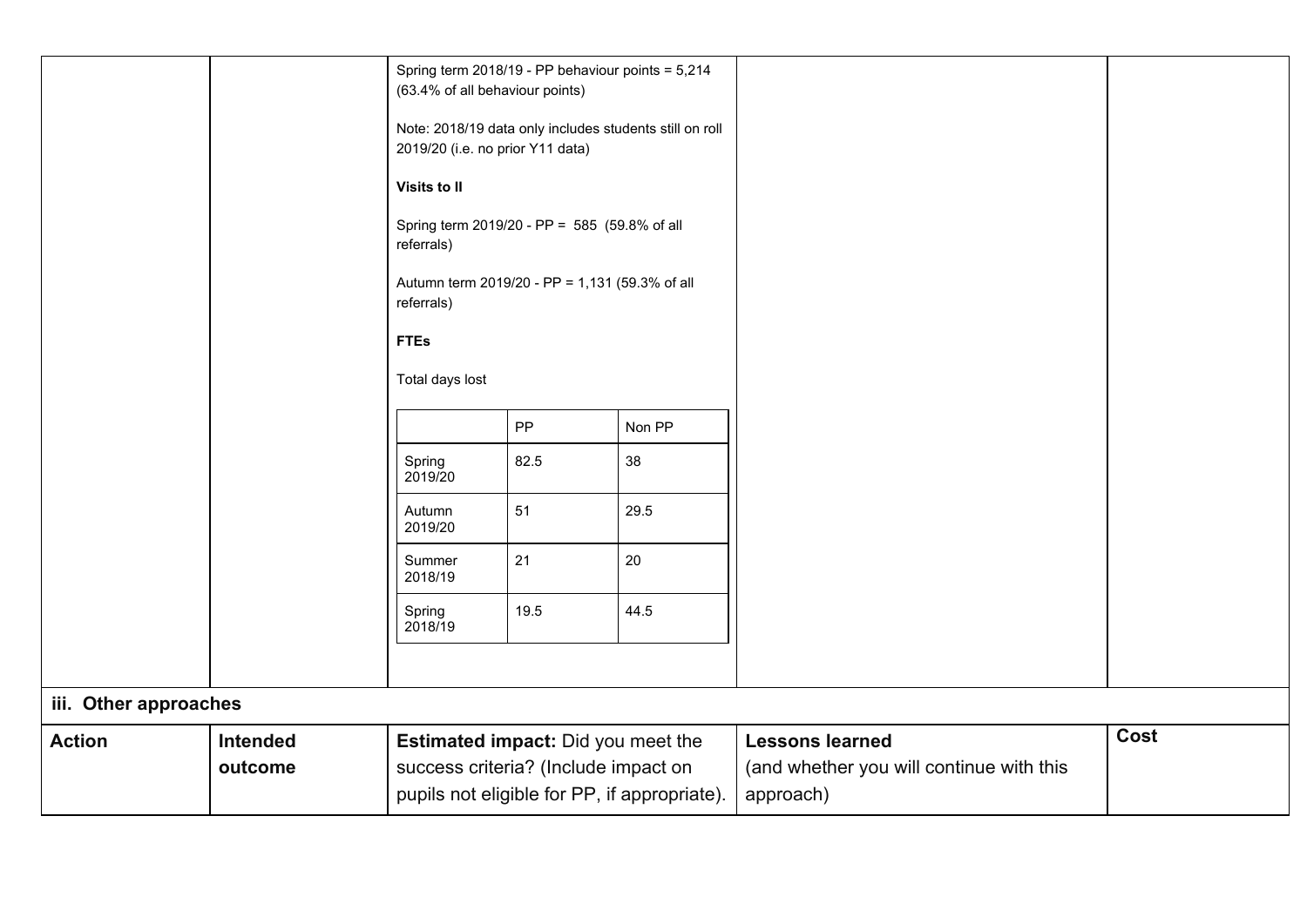| Employment of a LAC<br>and WRL coordinator                                                                       | LAC coordinator,<br>attendance team, head<br>will collaborate to ensure<br>provision and standard<br>school processes work<br>smoothly together.<br>Same day calls for target<br>students to ensure<br>students attend on a<br>regular basis<br>Explore barriers to<br>attendance and liaise<br>with parents/carers of<br>relevant students | No attendance issues related to LAC and WRL<br>attendance improved (prior to lockdown).<br>FTEs increased but as a result of the introduction of<br>100% compliance. WRL placements prevented likely<br>FTEs for specific individuals.                                                                                                                                                                                                                                                 | Focus will be on ensuring appropriate WRL courses<br>selected for individual students and exploring additional<br>WRL packages / AP providers to ensure placements are<br>the most suitable and effective possible.                                                           | £38,556      |
|------------------------------------------------------------------------------------------------------------------|---------------------------------------------------------------------------------------------------------------------------------------------------------------------------------------------------------------------------------------------------------------------------------------------------------------------------------------------|----------------------------------------------------------------------------------------------------------------------------------------------------------------------------------------------------------------------------------------------------------------------------------------------------------------------------------------------------------------------------------------------------------------------------------------------------------------------------------------|-------------------------------------------------------------------------------------------------------------------------------------------------------------------------------------------------------------------------------------------------------------------------------|--------------|
| Support worker and<br>second CAF worker<br>employed to monitor<br>pupils and follow up<br>quickly on truancies   | Increased attendance                                                                                                                                                                                                                                                                                                                        | High: The support for our most vulnerable and<br>disadvantaged students is of high standard. From<br>supplying basic needs such as a tie or blazer to<br>attending meetings and coordinating across several<br>services<br>Medium: attendance for PP students is at 91.4%<br>(non PP = $95\%$ ) vs the target of $95\%$ . A new<br>attendance team was put in place from Spring 2019<br>and lots of work between families, the attendance<br>team and safeguarding team has developed. | The second CAF worker is firmly embedded into the<br>safeguarding team and their remit is to work on breaking<br>down the barriers PP students face accessing school. It<br>has continued to strengthen the multi-agency aspect of<br>PP support and will continue next year. | Costed above |
| <b>HLTA Behaviour</b><br>employed to monitor<br>behaviour, intervene<br>and educate regarding<br>100% compliance | Improved behaviour                                                                                                                                                                                                                                                                                                                          | The number of permanent exclusions was 2 for<br>2019/20. Some students - 15 - have had provision<br>through WRL and U-Neek and this has been positive<br>for them.                                                                                                                                                                                                                                                                                                                     | U-Neek is a positive move for small groups of students<br>who struggle maintaining behaviours and expectations in<br>a large setting, however this provision is no longer an<br>option for 2020/21, with the AP coordinator and SENCo<br>making regular monitoring visits     | £26,503      |